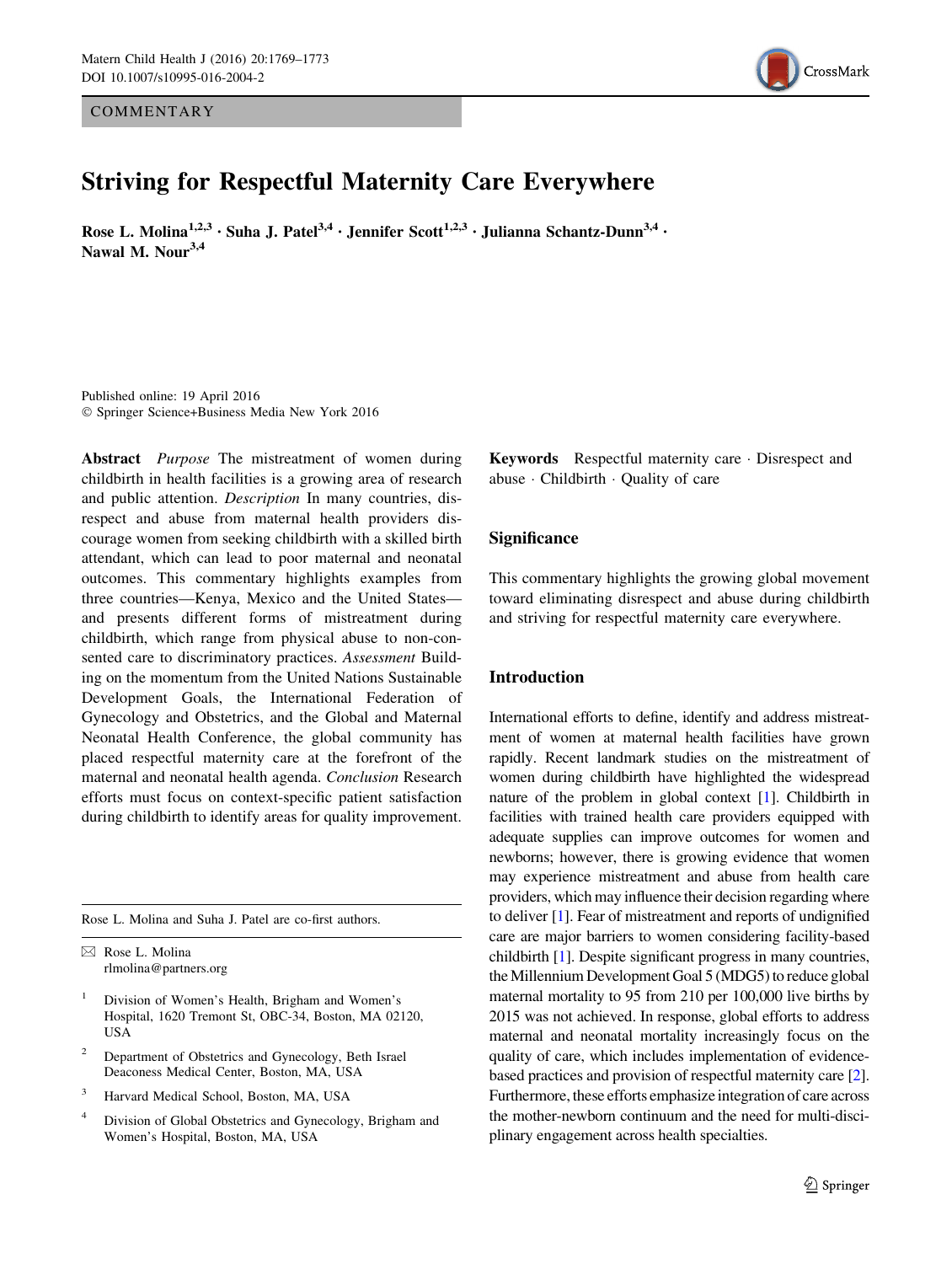Early large-scale efforts to define disrespect and abuse in childbirth classified physical abuse, non-consented care, non-confidential care, non-dignified care, discrimination, abandonment of care and detention in health facilities as types of mistreatment [\[3](#page-3-0)]. A subsequent systematic review, conducted in collaboration with the World Health Organization (WHO), defined mistreatment in childbirth as any one of the following experiences by women as a result of a health care provider or health care system: physical abuse, verbal abuse, sexual abuse, stigma and discrimination, poor rapport between providers and patients, failure to meet professional standards of care, and health system constraints [[1\]](#page-3-0). A group of multi-disciplinary experts defined disrespect and abuse in childbirth as ''interactions or facility conditions that local consensus deems to be humiliating or undignified, and those interactions or conditions that are experienced as or intended to be humiliating or undignified [[4\]](#page-3-0).'' The WHO systematic review included findings from 34 countries identifying mistreatment during childbirth across all regions, including Africa, the Americas, Asia, Europe, the Middle East, and Oceania. Furthermore, all types of providers, including nurses, midwives, and doctors, were agents of disrespect and abuse while delivering peripartum care. While individual-level factors, such as provider and patient beliefs and attitudes, contribute to negative interactions between providers and patients, social and organizational-level factors, such as working conditions, also create an environment that can lead to mistreatment [\[5](#page-3-0)].

Mistreatment during childbirth was a major focus of the International Federation of Gynecology and Obstetrics (FIGO) World Congress and the Global Maternal and Neonatal Health Conference in October 2015, and it rightfully deserves global attention. Although the majority of research on this topic is being conducted in low and middle-income countries (LMICs), this commentary underscores the global extent of the problem through examples in Kenya, Mexico, and the United States to reinforce the need for respectful maternity care everywhere.

# Kenya

Kenya is a lower middle-income country that has aimed to reduce maternal mortality below 400 deaths per 100,000 live births over the last decade through national efforts to increase facility-based deliveries [\[6](#page-3-0)]. It is estimated that over half of women in Kenya deliver at home and less than half of all deliveries involve a skilled birth attendant [\[7](#page-3-0)]. Surveys of women in Kenya reveal that disrespectful and poor-quality care at health facilities impact their decisions to seek facility-based maternity care [\[7](#page-3-0)]. The conditions in

public maternity wards in Kenya can be challenging for both patients and providers. High patient-to-provider ratios, limited resources, and overcrowded delivery rooms prevent providers from delivering basic services to all women. Higher rates of verbal and physical abuse of patients occur during the night shift when maternity wards have limited staffing compared to the day shift [[8](#page-3-0)].

Even though the president of Kenya called for free maternal health care for all women in 2013, concerns about the quality of care and mistreatment of women at health facilities have posed obstacles to improving maternal and neonatal health outcomes. To document the extent of disrespect and abuse, Kenya's Population Council conducted exit surveys of 641 women who delivered in health facilities and found that 20 % reported some form of disrespect or abuse. Four percent reported physical abuse from providers, which consisted of slapping, pinching, pushing, beating, or poking. Eight percent were detained in facilities because they could not pay the delivery fees [[6\]](#page-3-0). The results made national news in Kenya's Daily Nation in an article titled ''Why expectant women shun hospitals.'' In September 2015, following the recent research and publicity on mistreatment of women during childbirth, the high court of Kenya ruled in favor of two women who were detained after deliveries at a major maternity hospital in Nairobi. Through the Heshima Project, the Population Council is working with the Kenya Ministry of Health to develop an intervention package to eliminate mistreatment of women during facility-based childbirth and to promote respectful maternity care [\[8\]](#page-3-0).

# Mexico

Mexico is a middle-income country that has made notable progress toward universal health coverage, yet vast socioeconomic and health inequities persist. Furthermore, quality of maternity care varies according to social and ethnic divisions. With regard to childbirth, there is a growing movement to highlight and denounce ''obstetric violence''—a term used to describe physical and emotional harm to women, which can be viewed through the lens of the contemporary societal context of violence in Mexico [\[9](#page-3-0)]. One salient example of physical violence is the application of aggressive fundal pressure to hasten the second stage of labor, which has been recognized as ineffective and possibly traumatic [\[10](#page-3-0)]. The high rate of Cesarean deliveries without medical indications, the routine use of episiotomy, and routine manual examination of the uterine cavity continue to occur disproportionately in under-funded public-sector health facilities. In Mexico,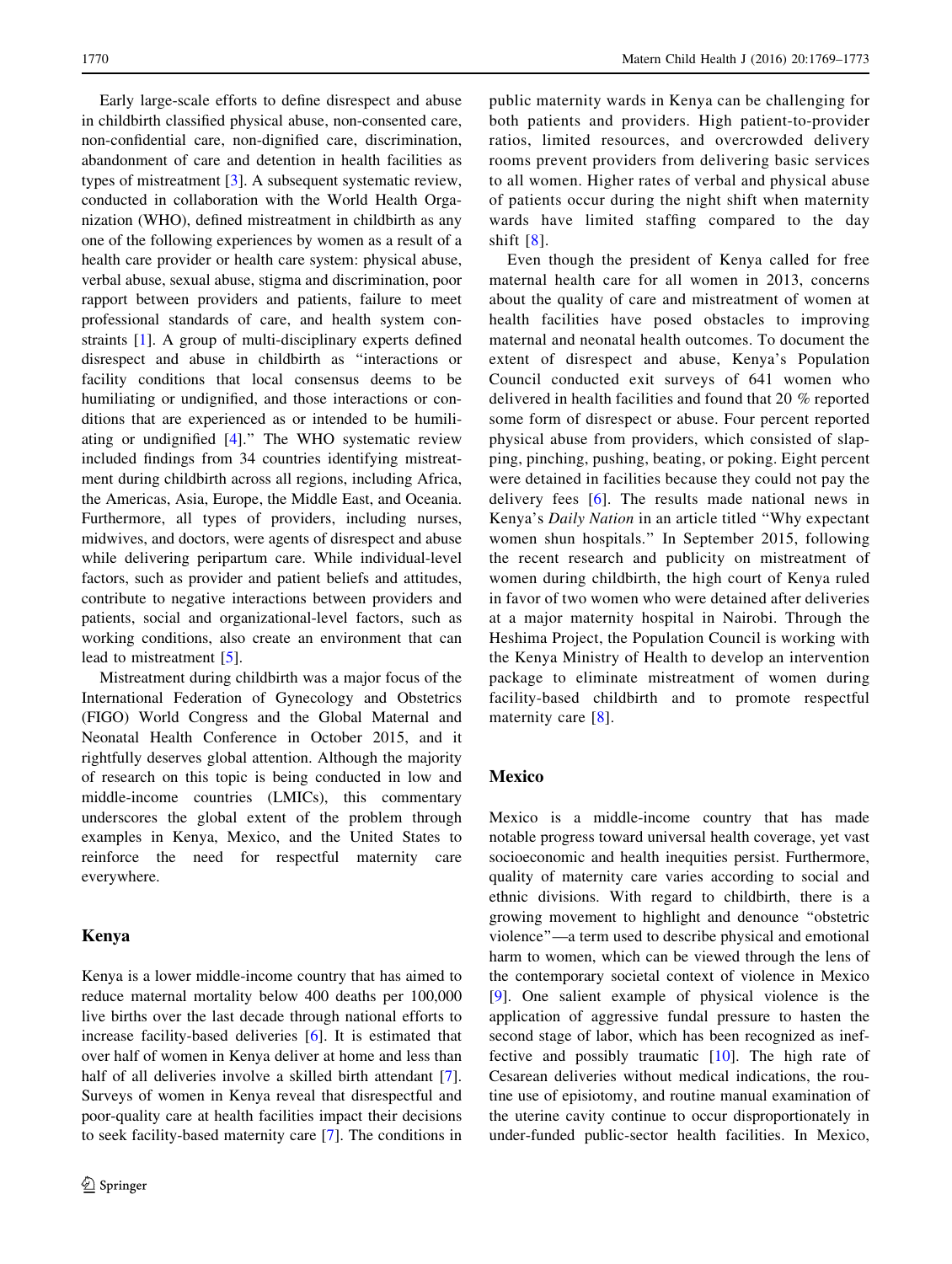unnecessary Cesarean deliveries accounted for 7.5 % of deliveries in 2008, and the overall Cesarean delivery rate was 37.8 % [[11\]](#page-3-0).

Communication between providers and patients may be poor due to time limitations; however, subtle or overt discriminatory beliefs may also play a role. Lack of informed consent is particularly problematic in the context of forced contraception, such as postpartum intrauterine device placement and forced sterilization during Cesarean delivery [\[9](#page-3-0)]. An anthropologist who studied the ''microaggressions'' by physicians and nurses against women at a maternity hospital in Puebla, Mexico identified derogatory comments about patients' suitability for motherhood and perceived unbridled sexuality, which led to undignified birth experiences [\[12](#page-3-0)].

The profession of certified midwives is gaining prominence in the movement toward respectful maternity care in Mexico. Midwives were historically marginalized in favor of physician attendance at childbirth. Yet, within the past decade, two midwifery schools have gained approval from the Ministry of Health to grant midwives with professional licenses. The training curriculum emphasizes a respectful, humane, and dignified birth experience for all women. Additionally, the midwifery curriculum seeks to address structural violence—the systematic social structures in the patient-provider or patient-health system relationship that lead to harm—that can be inadvertently perpetuated during mainstream medical training and care. For example, many public medical facilities do not permit birth companions to accompany women during labor and delivery. Strict visitation rules often leave women to face childbirth alone.

In 2014, the Mexican Senate approved modifications to the national law called ''Women's Rights to a Life Free of Violence'' to include protection from obstetric violence and penalties for its practice. Additionally, several nongovernmental organizations have been active in promoting respectful maternity care and denouncing cases of obstetric violence to the National Committee on Human Rights.

#### United States

Despite cutting-edge advances in medical innovation, health care providers in the United States struggle with delivering respectful maternity care to all women. Though practices such as the historical use of physical restraints have largely disappeared, other subtle forms of disrespect persist in labor and delivery units. Significant progress has been made to allow and even encourage birth companions and family visitation throughout labor, delivery, and the postpartum period; and the rate of routine episiotomies is on the decline. However, disparities in obstetric care suggest the persistence of concealed mistreatment, especially

for marginalized groups of women. For example, immigrants to high-income countries perceive greater communication barriers and discrimination compared to nonimmigrants, which in turn lead to undignified birth experiences [[13\]](#page-3-0). In the current political climate regarding immigration, undocumented immigrants may not present to a hospital for delivery due to fear of deportation or legal action. On the other hand, women who choose to pursue a home birth and require transfer to a hospital due to complications may sense hostility from healthcare providers when they arrive at the hospital [[14\]](#page-3-0). These delicate interactions can be saturated with feelings of guilt, shame, failure, blame, anger, and disappointment, which can jeopardize the patient-provider relationship.

Active patient participation in clinical care and decisionmaking has become a growing focus of team-based medical training. Without active patient engagement, the knowledge and power asymmetries between patients and providers can create divisions that lead to the perception of disrespect. For example, the complex dilemma regarding the increasing Cesarean delivery rate and the ''overmedicalization'' of labor are active topics of discussion in both the medical field and in the public arena [[15\]](#page-4-0). While some women decline interventions such as Cesarean delivery, others request Cesarean delivery for a variety of reasons that may not be clinically justified. The American College of Obstetricians and Gynecologists (ACOG) and bioethics committees have published statements about women's autonomy regarding mode of delivery, which is an example of informed decision-making and represents a pillar of respectful maternity care.

Given the increasing focus on quality of care, many researchers, funders, and policymakers have turned to studies on patient-centered outcomes as a means to identify quality improvement opportunities. Though patient satisfaction with their childbirth experience is a growing area of research in the United States, few studies have developed validated tools for evaluating birth satisfaction among various populations, either in the United States or globally. More patient-centered research is needed to understand the existing forms of mistreatment and how they can be addressed at an institutional level.

#### **Conclusion**

The call for respectful maternity care represents a global movement toward improving maternal and neonatal outcomes through a focus on patient satisfaction and quality improvement. The three examples provided in this commentary highlight some of the ways in which women are at risk for mistreatment and abuse during childbirth. The cases also reveal how the impact of health system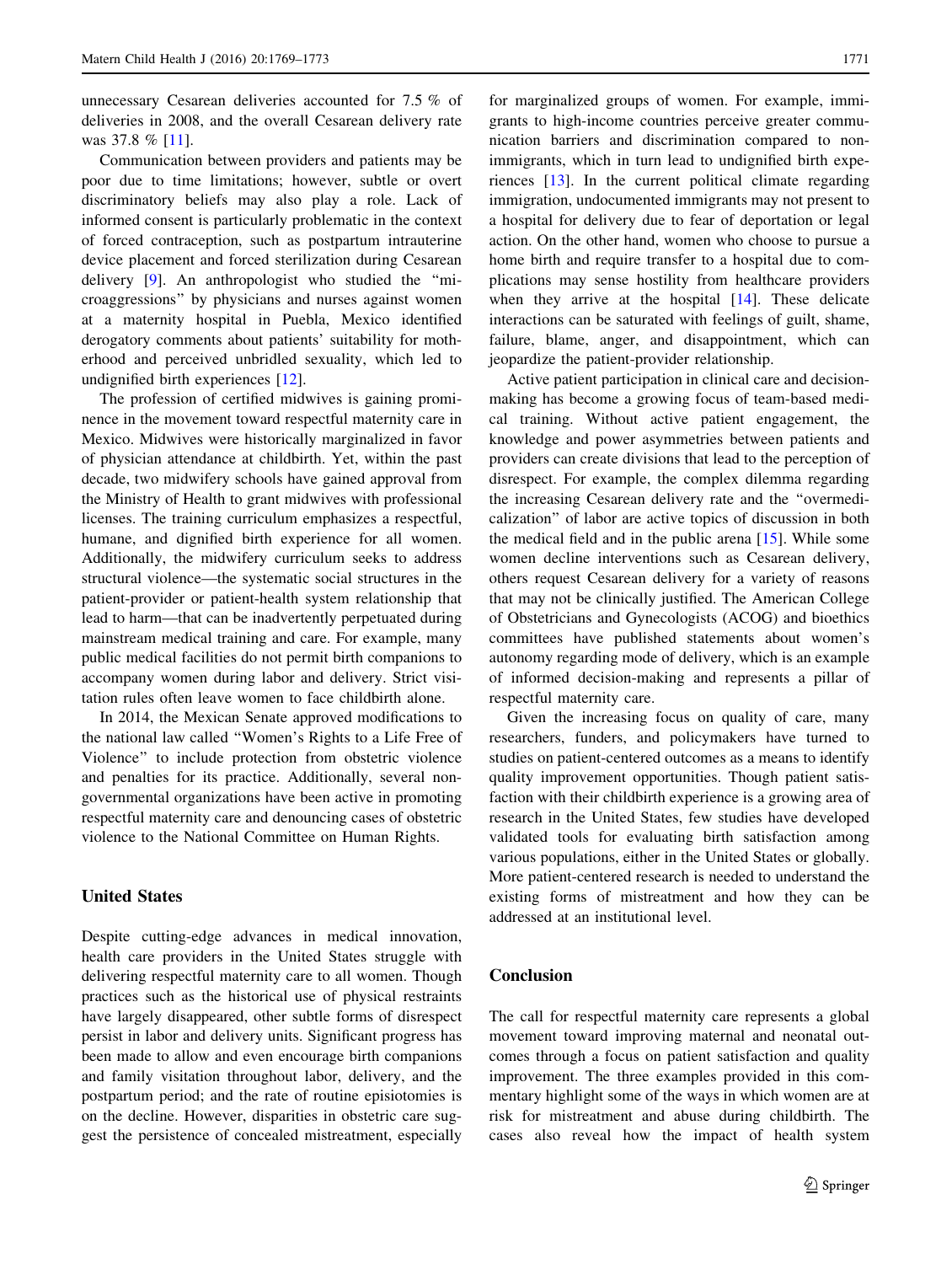<span id="page-3-0"></span>interventions may be limited if the various barriers that prevent women from seeking childbirth in health facilities are not simultaneously addressed; chief among these is the fear of disrespect and abuse.

Beyond the MDGs, the new Sustainable Development Goal 3 aims to ensure healthy lives and promote well-being among people of all ages. To address the continued global inequities in maternal and newborn mortality, the WHO, FIGO, and the Maternal Health Task Force are leading research and advocacy projects to promote respectful maternity care with a focus on the mother–baby dyad [\[16](#page-4-0)]. The new Mother and Baby Friendly Birth Facility Initiative (MBFBF) includes criteria for providing dignified care for both mothers and babies, such as privacy in labor rooms, birth companions, immediate skin-to-skin contact, and exclusive breastfeeding support [\[16](#page-4-0)].

Despite the growing body of literature on disrespect and abuse, further research is needed in the following areas:

- Defining mistreatment through the experiences of women and their families within their social contexts in order to understand the social, gender, and cultural norms surrounding childbirth and the expectations of women during childbirth.
- Understanding women's desires for adequate pain control during labor and working with anesthesia providers to explore pain protocols and provide education to patients and families regarding options for pain relief.
- Identifying mistreatment of women in health facilities that may occur in other fields of medicine aside from obstetric care.
- Evaluating interventions that prevent and respond to mistreatment in health facilities.

Through a multi-disciplinary approach grounded in gender equality, patients, stakeholders, researchers, policymakers, clinicians, and advocates can work together to end widespread disrespect and abuse and strive for respectful maternity care everywhere [2].

This movement resonates with practicing maternal health providers, as we consider our own interactions with women during childbirth and throughout their life cycle. Childbirth is a time of complex decision-making for both women and their providers. With deeply held beliefs, hopes, and expectations for their birth experiences, some women may feel empowered to exercise their autonomy within the patient-provider relationship, while others may feel disempowered by the process. Respectful maternity care calls for mutual trust and respect between women entering a period of great physical and emotional vulnerability and the health providers charged with their care. That dynamic is created when women are provided with safe, evidence-based care, and accurate information to make informed decisions in an environment that honors their dignity. This is the essence of respectful maternity care.

#### Compliance with Ethical Standards

Conflict of interest The authors report no conflict of interest.

## References

- 1. Bohren, M. A., Vogel, J. P., Hunter, E. C., Lutsiv, O., Makh, S. K., Souza, J. P., et al. (2015). The mistreatment of women during childbirth in health facilities globally: A mixed-methods systematic review. PLoS Medicine, 12(6), e1001847. doi[:10.1371/](http://dx.doi.org/10.1371/journal.pmed.1001847) [journal.pmed.1001847.](http://dx.doi.org/10.1371/journal.pmed.1001847)
- 2. Vogel, J. P., Bohren, M. A., Tunçalp, Ö., Oladapo, O. T., & Gülmezoglu, A. M. (2015). Promoting respect and preventing mistreatment during childbirth. BJOG. doi:[10.1111/1471-0528.](http://dx.doi.org/10.1111/1471-0528.13750) [13750.](http://dx.doi.org/10.1111/1471-0528.13750)
- 3. Bowser, D., & Hill, K. (2010). Exploring evidence for disrespect and abuse in facility-based childbirth. Boston: USAID-TRAction Project, Harvard School of Public Health.
- 4. Freedman, L. P., Ramsey, K., Abuya, T., Bellows, B., Ndwiga, C., Warren, C. E., et al. (2014). Defining disrespect and abuse of women in childbirth: A research, policy and rights agenda. Bulletin of the World Health Organization, 92(12), 915–917.
- 5. Mannava, P., Durrant, K., Fisher, J., Chersich, M., & Luchters, S. (2015). Attitudes and behaviours of maternal health care providers in interactions with clients: A systematic review. Globalization and Health, 11(1), 36.
- 6. Abuya, T., Warren, C. E., Miller, N., Njuki, R., Ndwiga, C., Maranga, A., et al. (2015). Exploring the prevalence of disrespect and abuse during childbirth in Kenya. PLoS One, 10(4), e0123606.
- 7. Liambila, W. N., & Kuria, S. N. (2014). Birth attendance and magnitude of obstetric complications in Western Kenya: A retrospective case-control study. BMC Pregnancy Childbirth, 14, 311.
- 8. Abuya, T., Ndwiga, C., Ritter, J., Kanya, L., Bellows, B., Binkin, N., et al. (2015). The effect of a multi-component intervention on disrespect and abuse during childbirth in Kenya. BMC Pregnancy Childbirth, 15, 224. doi: [10.1186/s12884-015-0645-6](http://dx.doi.org/10.1186/s12884-015-0645-6). (PubMed PMID: 26394616).
- 9. Zacher Dixon, L. (2014). Obstetrics in a time of violence: Mexican midwives critique routine hospital practices. Medical Anthropology Quarterly, 29(4), 437–454.
- 10. Gabriel, J. (2016). Touching bellies, touching lives: Midwives of Southern Mexico tell their stories. Long Grove, IL: Waveland Press Inc.
- 11. Gibbons, L., Belizán, J. M., Lauer, J. A., Betrán, A. P., Merialdi, M., & Althabe, F. (2010). The global numbers and costs of additionally needed and unnecessary caesarean sections performed per year: Overuse as a barrier to universal coverage. World Health Report, 30, 1–31.
- 12. Smith-Oka, V. (2015). Microaggressions and the reproduction of social inequalities in medical encounters in Mexico. Social Science & Medicine England, 143, 9–16.
- 13. Small, R., Roth, C., Raval, M., Shafiei, T., Korfker, D., Heaman, M., et al. (2014). Immigrant and non-immigrant women's experiences of maternity care: A systematic and comparative review of studies in five countries. BMC Pregnancy Childbirth, 14, 152.
- 14. Cheyney, M., Everson, C., & Burcher, P. (2014). Homebirth transfers in the United States: Narratives of risk, fear, and mutual accommodation. Qualitative Health Research, 24(4), 443–456.